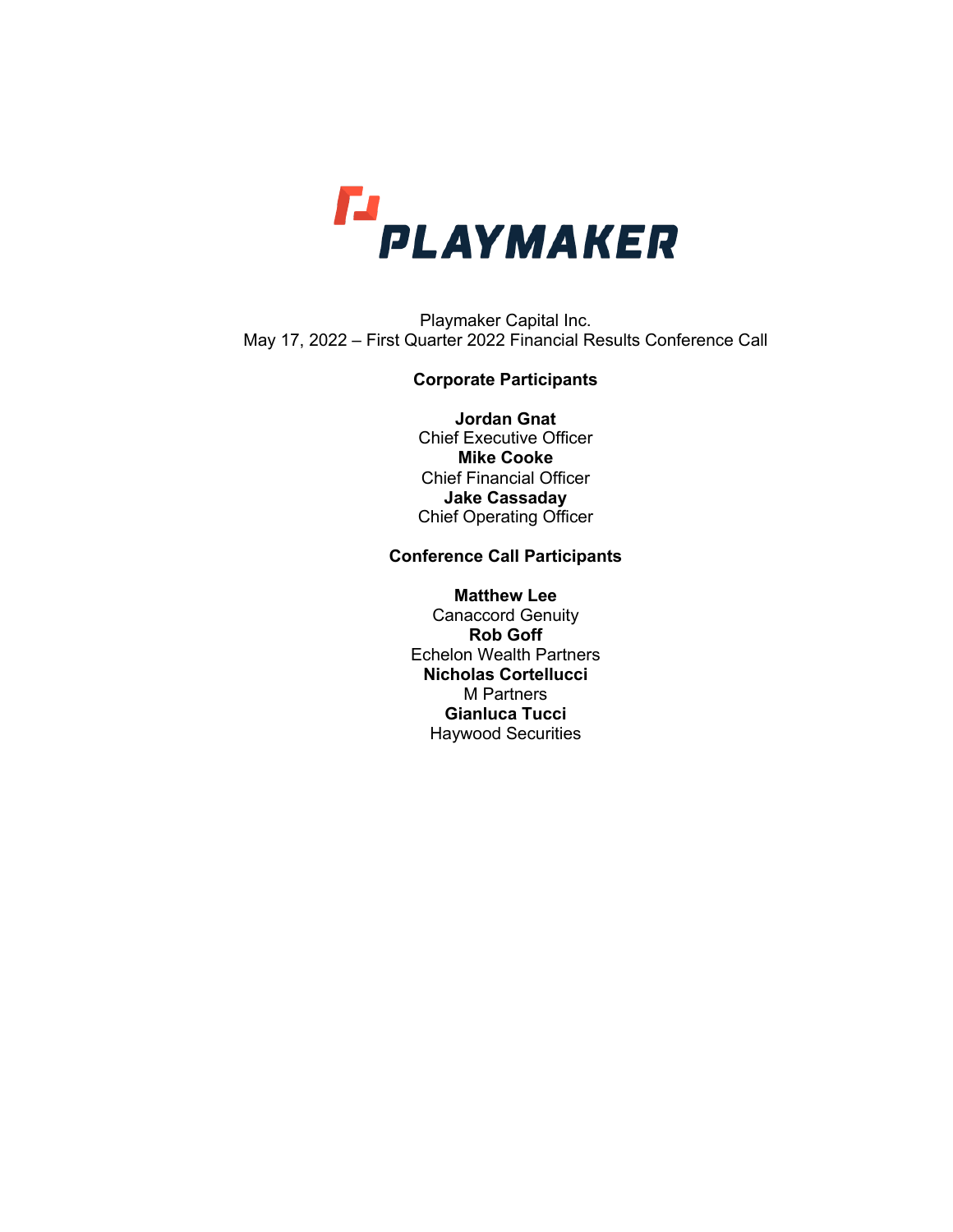# **PRESENTATION**

### **Operator**

Good morning and welcome to the Playmaker Capital, Inc. First Quarter Earnings Conference Call. All participants will be in a listen-only mode. Should you need assistance please signal a conference specialist by pressing the star key followed by zero.

After today's presentation there will be an opportunity to ask questions. To ask a question you may press star then one on your telephone keypad. And to withdraw your question please press star then two. Please note this event is being recorded.

I would now like to turn the conference over to Playmakers Chief Operating Officer, Mr. Jake Cassaday. Please go ahead, sir.

### **Jake Cassaday**

Thank you. Good morning. As mentioned, I am Jake Cassaday and I'm joined today by our Chief Executive Officer Jordan Gnat and our Chief Financial Officer, Mike Cooke.

Before we begin, I'd like to remind you that today's call will include estimates and other forward-looking information from which our actual results could differ. Please review the cautionary language in yesterday's press release regarding various factors, assumptions and risks that could cause our actual results to differ. Furthermore, during this call, we will refer to certain non IFRS measures. These measures do not have any standardized meaning under IFRS. And our approach in calculating these measures may differ from that of other issuers, so these measures may not be directly comparable. Please see yesterday's press release for more information about these measures.

As a reminder, this conference call is being recorded and a replay will be available on Playmakers website. An updated investor overview presentation is also now available on the website inclusive of Q1 details discussed here.

At this time, I would like to introduce Jordan Gnat, Chief Executive Officer of Playmaker.

### **Jordan Gnat**

Thank you, Jake. Good morning, everyone. Welcome to our first quarter earnings call.

We've started 2022 the way we completed 2021. We are heads down focused on execution, and our results are a clear indication that we continue to see strong organic growth in our company and we continue to execute against our acquisition strategy. In Q1, we acquired Futmarketing, and immediately subsequent to the quarter end we acquired The Sports Drop. These two businesses bolster our strong market positions in Brazil and the US respectively.

We can already see the dividends of these acquisitions paying off. We remain focused on profitability, while continuing to invest in people and technology that will provide us the foundations for continued and sustainable organic growth and the ability to integrate new companies and verticals into our ecosystem. Our Q1 organic growth of 37% is the result of our team building on the momentum we have established and the continued collaboration and focus on realizing revenue and cost synergies that we anticipated.

With our thematic approach to building out the Playmaker ecosystem, we are constantly weighing whether we build or buy to fill identified opportunities and gaps. We feel increasingly well positioned with a strong foundation and teams we have in place to begin building opportunistically and accelerate organic growth. Playmaker delivers content to our fans, when they want it, how they want it and where they want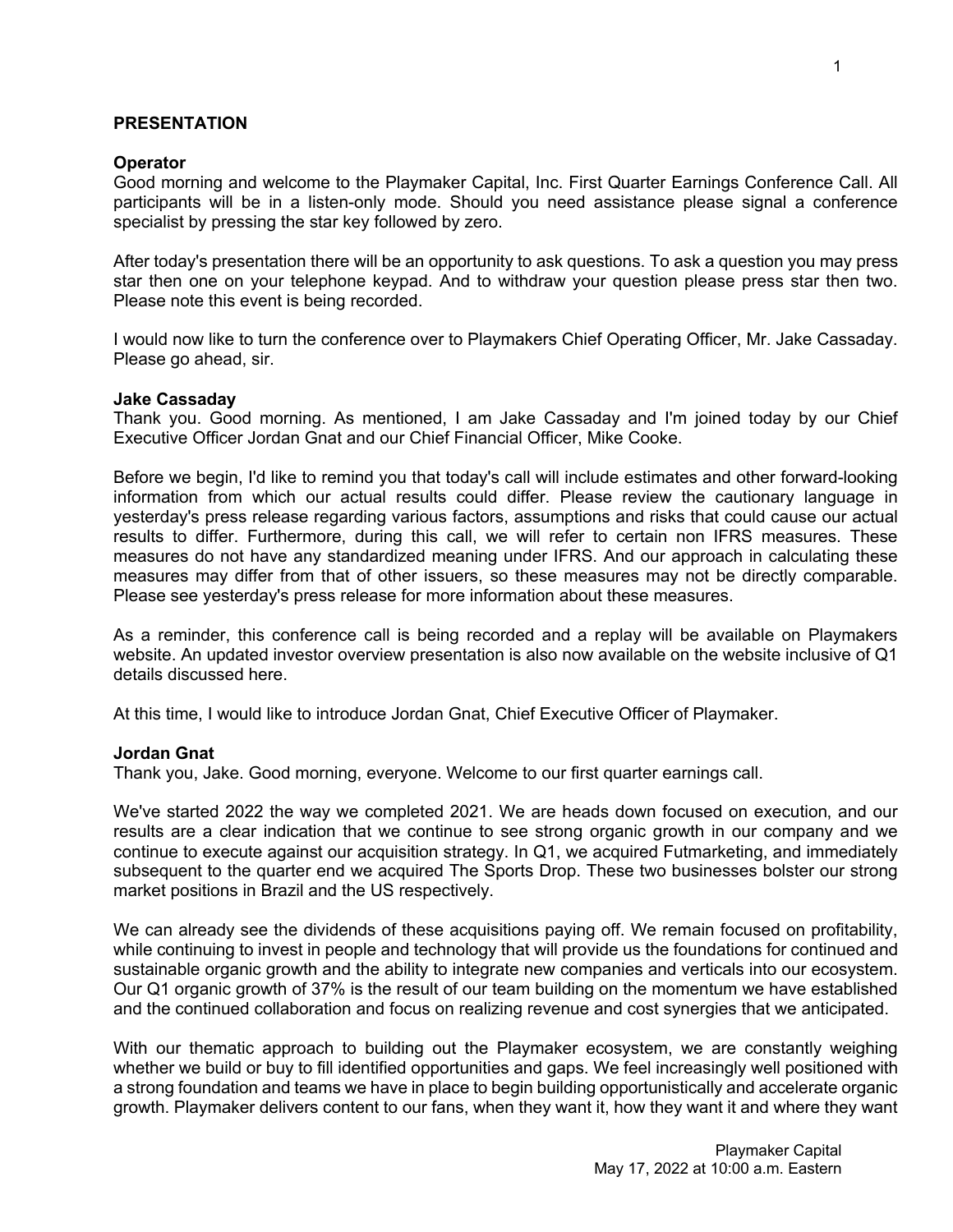it. This holistic view of fans is bearing fruit and we see our advertising partners looking for multiple ways to reach our audience, and we can deliver across a multitude of channels at scale. We are a true America's one stop shop.

Our scale of audience puts us as the sixth largest digital Sports Media Group in the Americas. In the March comm score rankings, we were number one and number three in Brazil. We are a top 25 in the US and a top 10 in Canada. Our audience in Mexico, in both web and video, has been growing month over month since the start of the year, all strong indicators.

We have added two key leaders in the past several months, our head of Partnerships, Adam Seaborn and our head of Paid Media, Michael Bellom. These key central resources have already begun to work across all brands. Adam is focused on creating unique opportunities and partnerships that connect brands to our fans, but also to open up new distribution channels for our content to increase its overall monetization. Michael's leadership experience and expertise in paid media will allow us to deliver high value audience to our advertising partners.

The Playmaker bench continues to deliver positive results with revenue per 1000 sessions up over 50% across migrated properties compared to Q1 2021. We now have all of our properties migrated onto bench and look forward to continued organic growth from these assets.

We continue to have a strong pipeline for M&A and we are seeing valuations for private companies begin to become more in line with the levels that we have been able to acquire companies at. Certainly, the current public market sentiment is creating some delays, but we remain quite positive that we will be able to continue to find key assets as we have shown that can fit into our ecosystem seamlessly. With our bank financing and profitable operations, we have a strong balance sheet that will continue to give us the ability to be opportunistic.

Just a few numbers from me, the rest from Mike. Our Q1 pro forma revenue of \$5.8 million was 37% ahead of '21. And pro forma EBITDA of 1.7 was 16% ahead of 2020 and 2021. A great start to the year from our teams, and I will now hand the call over to Mike.

### **Mike Cooke**

Thanks, Jordan. Good morning and thank you for joining us today.

Yesterday, we reported our results for the quarter ended March 31 2022. Including the results of the businesses we acquired through the end of Q1 on a pro forma basis, revenue was \$5.8 million in Q1 2022 compared to \$4.2 million in Q1 2021, an increase of \$1.6 million or 37%.

We use adjusted EBITDA as a key measure of earnings. Adjusted EBITDA is intended to present the results of our operating segments, so it excludes any one time costs and head office costs incurred within our corporate segment. Pro Forma adjusted EBITDA increased to \$1.7 million in Q1 2022 from \$1.4 million in Q1 2021, an increase of \$300,000 or 16%.

On an IFRS basis, our digital media and technology services operating segments produced to combine \$5.8 million of revenue and \$1.6 million of operating income during Q1. On a consolidated basis, including our corporate segment, we produced \$5.8 million of revenue and \$700,000 of operating loss in the quarter. In Q1 of 2021, the company was in a very early stage with limited operations, and so we had no revenue and operating losses of \$100,000 in that quarter.

Turning our attention to the balance sheet, we finished Q1 with cash of \$5.1 million, and we closed a \$15 million credit facility on March 30. That credit facility strengthens our balance sheet and provides us with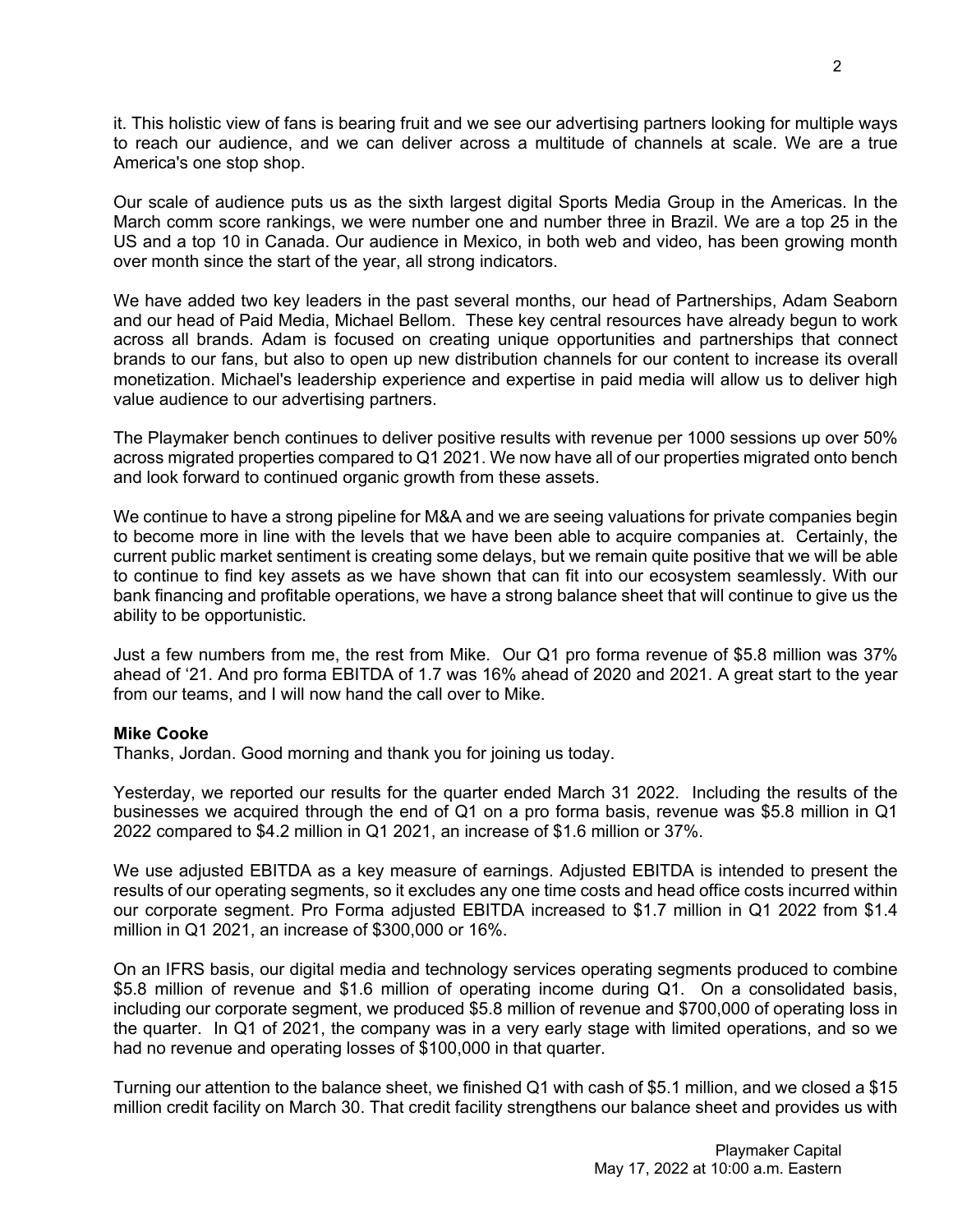flexibility to continue pursuing M&A opportunities as they arise.

I will now turn it back over to Jordan as we near the end of the call.

### **Jordan Gnat**

Thanks, Mike. As I mentioned in our year end call, 2021 was foundational and 2022 is about building on top of that foundation. Momentum is strong and the ad market remains healthy. The shift from traditional media to digital media is accelerating and the Playmaker ecosystem, an integrated collection of websites, social media followers, podcast channels and YouTube channels, is trying to capitalize on this momentum. Worldwide digital ad spending is growing at a CAGR of 13% to over \$780 billion by 2025. In the US, year-over-year digital advertising growth was 35%. And year-over-year advertising on audio, the fastest growing digital segment, grew 58%.

In LatAm, digital advertising is seeing the same trends growing 24% in the past year and 175% over the past five years.

You can see from our recent acquisitions that we are focused on audience growth in channels and geographies where we can immediately add tremendous value. We are big believers in the audio space and believe that this is an area of focus that we will look to lean into. We are seeing valuations of companies getting more reasonable and we continue to look to acquire companies that can be immediately accretive. This is why we strengthen our liquidity position with the bank financing we closed in the past quarter.

Sports betting markets continue to open. In LatAm, Brazil seems to be getting much closer to releasing its regulations. And in March, Chile introduced a bill to regulate sports betting across the country. In the US, Maryland and Ohio are in queue to launch mobile gaming this year, adding nearly 20 million more Americans to the betting pool. California has sports betting on the ballot for November. Momentum continues to be strong, and we are in a great position to continue to catch the winds in our sails.

Ralph Waldo Emerson wrote, "When it is dark enough, you can see the stars." There's turbulence in the world today and these macro factors have impacted everything in our lives. We will continue to focus on all of the things that we can control. We will stay focused on the path that we have laid out since we started this journey. The discipline that we have exhibited to date is paying off. We've acquired great companies. We've acquired profitable companies. But just as important as what we did acquire are the dozens of companies that we chose not to acquire. Some had strong growth, but did not meet all five of our criteria for an acquisition that we laid out 12 months ago being: a strategic fit to our ecosystem, financially accretive, equity and earn-out components, aligned management, and profitable or clear path to profitability. This discipline has put us in a strong position to navigate through the current conditions.

This is a marathon, not a sprint. We have the stamina and we have the team. We will continue to execute, we will continue to be disciplined and ultimately the rest will take care of itself. On behalf of the over 300 people that called Playmaker family, I want to thank our shareholders for their support.

Operator, you can now go ahead and open the line for questions.

# **QUESTIONS AND ANSWERS**

# **Operator**

Thank you. We will now begin the question and answer session. To ask a question, you may press star then one on your touchtone phone. If you're using a speakerphone, please pick up your handset before pressing the keys. And to withdraw your question, please press star then two. And at this time, we'll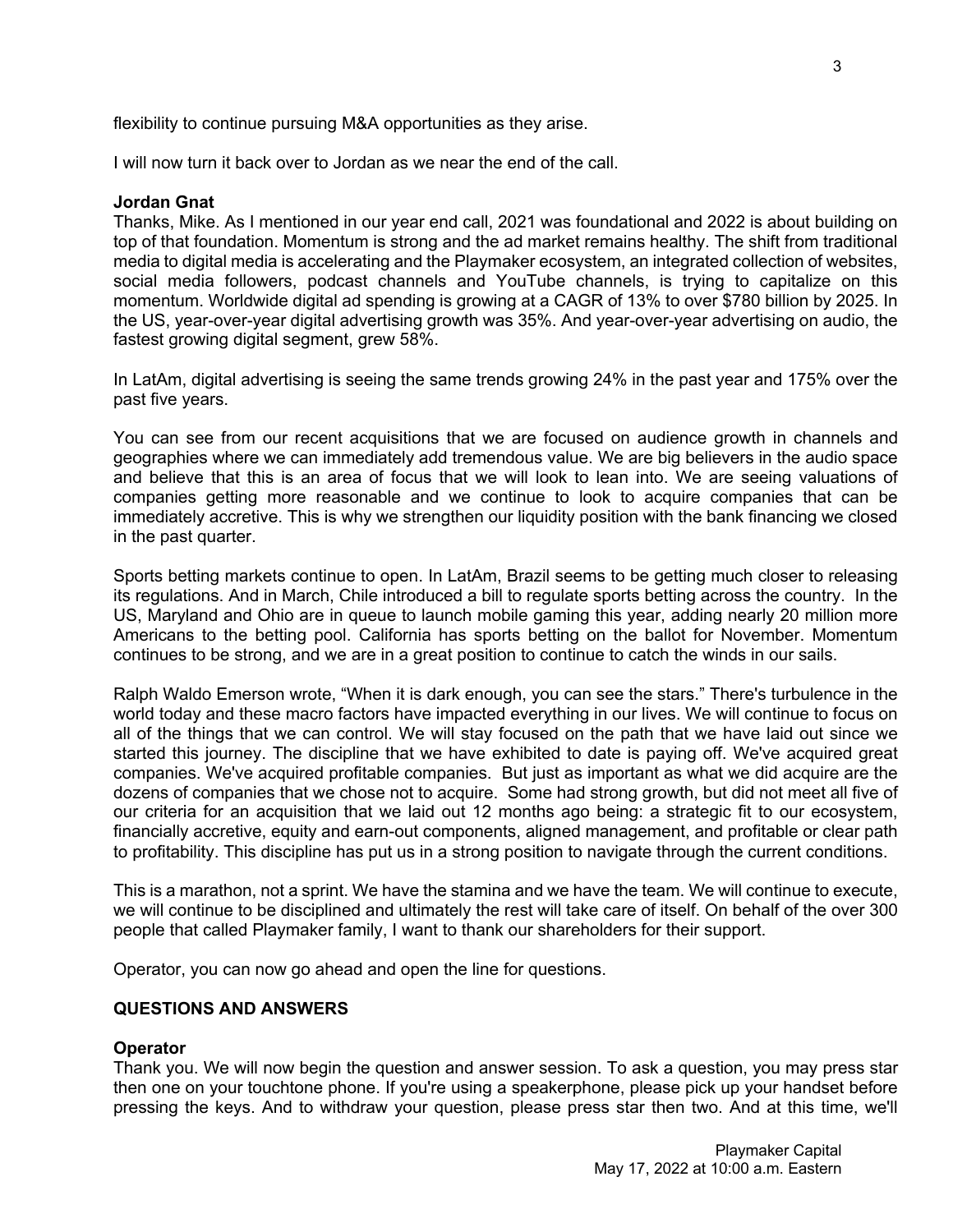pause momentarily to assemble our roster.

And the first question will come from Matthew Lee with Canaccord Genuity. Please go ahead.

#### **Matthew Lee**

Hi, guys, great quarter. Can we maybe talk about what you're seeing in terms of potential affiliate deals in the OSP partnerships? And maybe what you feel like you need to add in order to better position yourself to get these deals done.

### **Jordan Gnat**

Thanks, Matt. Great question. So as you know, last year we did a deal with Genius to work with us on Yard Barker. That's a deal that we were quite pleased with. It was a time that they were working with us with sports betting operators for that particular asset. In the Canadian market, we have a deal with Points Bet and we see that has been a strong relationship in the Canadian market. And in Latin America, we work with sports betting operators who are all looking to capture the large audience of sports fans that we have.

As we look to this upcoming season, starting in September, it's really important that we plant our flag in affiliates. And one of the things that you will see from us is we will be in a position to be capturing a revenue source that today, to be very honest, we have not been touching, we have not got a significant amount of revenue coming from CPA pure affiliate. That's all opportunity for us. And we are going to be in a position come September to talk about how to execute on the affiliate side of the market and open up that revenue channel for us. Very exciting.

#### **Matthew Lee**

Right, thanks. And am I right to say that affiliate deals would be pretty high margin given that you're essentially remonetizing your current subscriber base?

#### **Jordan Gnat**

Yeah, we have a unique position in that we don't have to go and find audience; we have audience. So for us, when we think about affiliate revenue, it's opportunity cost. It's taking an ad that we were otherwise monetizing for a CPM and changing it for a CPA. For us, we need to be excellent at that. As you know, we've always talked about having centers of excellence and doing things as well as we possibly can on day one. We're making sure that we do the affiliate revenue the same way.

There's three ways we could do that. We could buy, we could build internally, or we could partner. And right now when you take a look at valuations, I think it's unlikely that we'll find an acquisition in the affiliate space. But it is very fair to say that we will either build or create a partnership that we'll be able to talk about ready for this football season come start of September.

### **Matthew Lee**

So what capability would you need to kind of acquire, build or partner to get? I mean, like what is Playmaker missing in order to kind of get that deal done?

### **Jordan Gnat**

It's an expertise. To just put up widgets and ads and expect people to convert just like that is not that simple. Lots of people try it and they don't succeed at it. You really need to know how to make sure you have the right type of ad that's going up, the right type of creative, the right team working alongside the online sports betting operator, continuously talking to their marketing department, tweaking those ads day in and day out. It is a pretty sophisticated business model. It's not like placing an ad up on a banner or on a website. It's something that we as a group, keeping in mind that we hadn't done this before and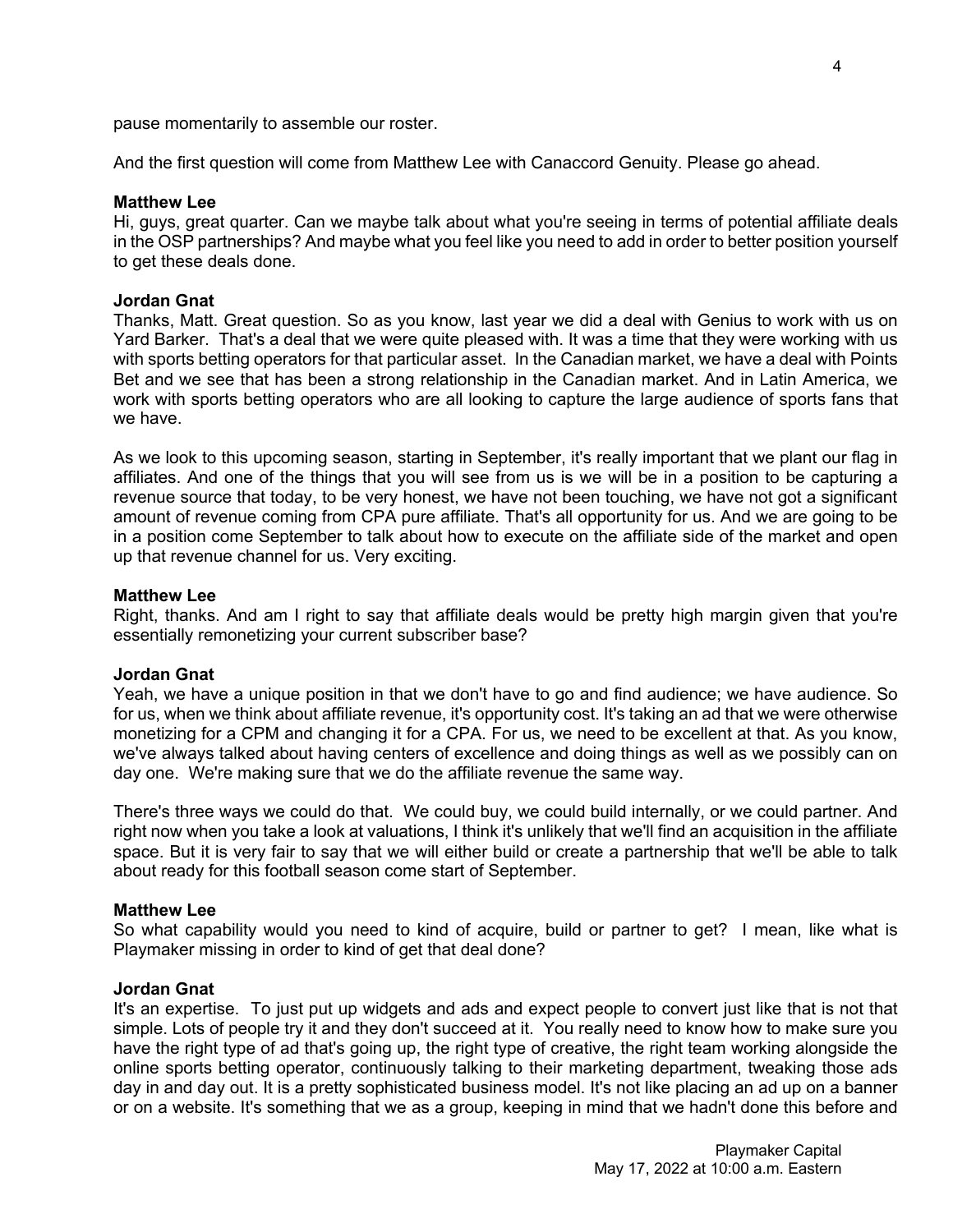we've looked at ways that we can possibly have the resources internally who have the experience, who know how to do this, who know how to work with the betting operators to make sure that you've got the best offers out there that are actually driving conversion. Driving clicks is one thing, but driving conversion is where you can really benefit from the CPAs.

## **Matthew Lee**

All right, that's helpful. And maybe just one last one for me. On the LatAm side, you really did see a massive increase in sessions this quarter in audience. Can you even break down what's driving that and whether that type of growth is sustainable?

# **Jake Cassaday**

Yeah, so a great question and good insight on what we're seeing in terms of total audience growth. And what you're seeing there is really tremendous traction in key markets, namely in Brazil. We recently published some Comm Score rankings for the country of Brazil, where we actually come in at first and third for total visits as ranked by Comm Score with ESPN in the middle, Bola VIP [ph] and [indiscernible]. So that is very intentional and concerted growth efforts in what is a very key market in Brazil.

Brazil is a newly regulating, like all of the markets in which we have strong audience from the top of Canada to the bottom of Argentina, Brazil is a newly regulated market as it pertains to sports betting. We've already begun to see momentum there from sports betting operators wanting to build awareness ahead of that regulation. And so it was a very strategic initiative for us to build up our user base, and really high levels of engagement with that country. They're passionate sports fans and they're passionate football fans, and that was a huge success for us.

As a reminder, Somos Fanaticos [ph] is a new property. So see that as organic growth in that country that's on the back of an acquisition that Playmaker football sites made just this past June. So a really good example of a playbook that we have to cultivate a highly engaged Facebook fan page and turn that into what is now the third biggest sports media property in all of Brazil.

And like I said, it's not just Brazil. We continue to see great traffic in countries like Argentina, Colombia. And heading into World Cup, each of those nations are all participating in the '22 World Cup in Qatar. So we'll continue to invest and ensure that our audience in LatAm is as healthy as ever, which I can say right now, it certainly is.

# **Matthew Lee**

Alright, thanks. That's it for me. And again, great quarter.

# **Jordan Gnat**

Thanks, Matt. Appreciate it.

# **Operator**

The next question will come from Rob Goff with Echelon. Please go ahead, sir.

### **Rob Goff**

Thank you for taking my question. Good morning, guys.

# **Jordan Gnat**

Hey, Rob.

## **Rob Goff**

Sticking with the focus on betting, and I know Jake made a reference to it in Brazil, could you talk to the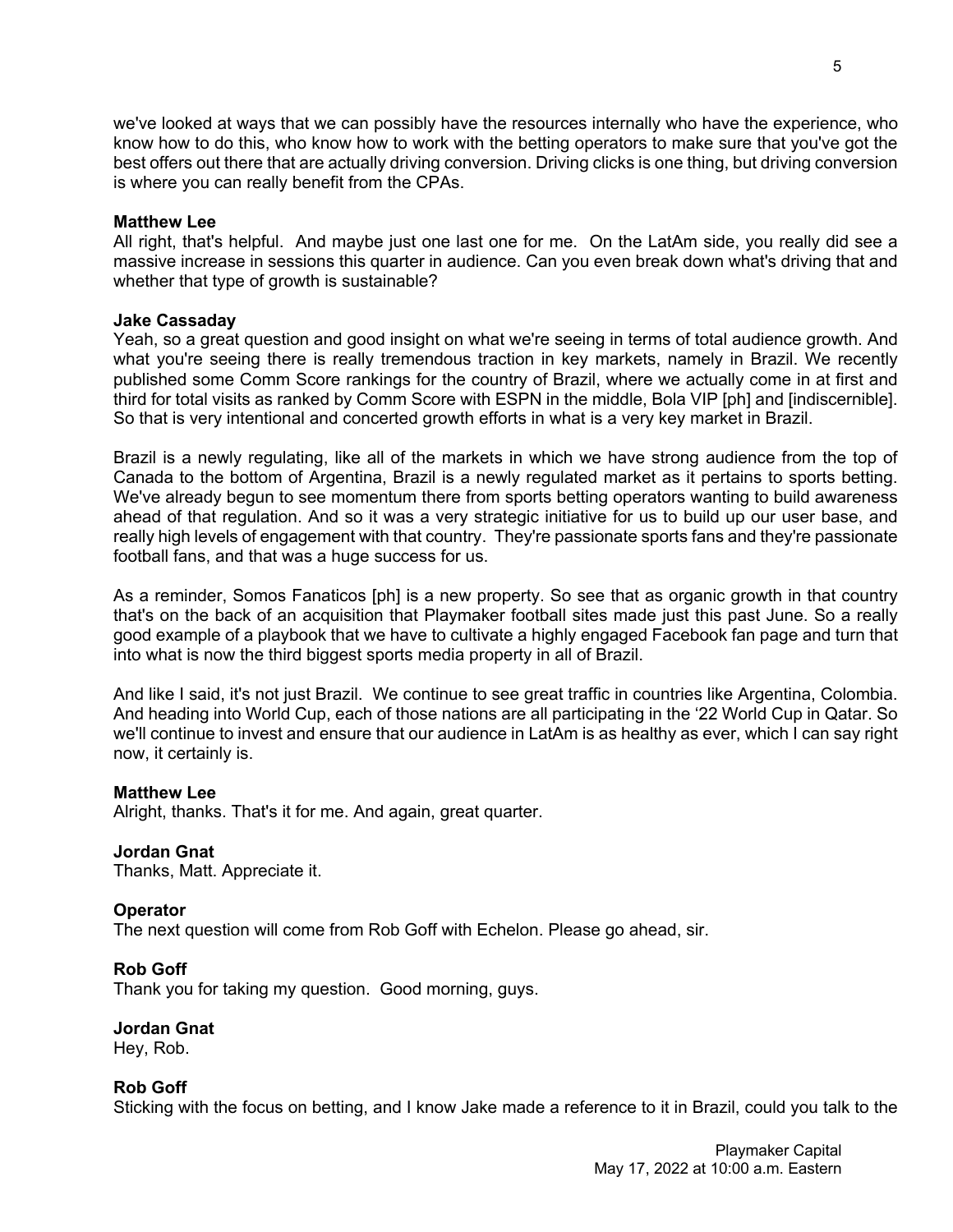year-over-year growth in betting driven advertising, just as the betting platforms position themselves?

# **Jordan Gnat**

Yeah, thanks, Rob. Great question. We have never broken out what we derive revenue from in each category, but we recognize this is obviously a meaningful driver in our business. So I think it's fair to say that year-over-year, the revenue we have generated from sports betting operators is up, I would say, plus or minus 50% is directionally correct. We've seen a tremendous amount of growth in that particular segment of the marketplace. A lot of it is attributed to the newly regulating markets. And the other part is that our audience growth and the focus of our audience growth in key markets has really lifted the revenue from that particular group.

# **Rob Goff**

And turning to a financial question, if I could, could you talk to your plans to address the \$8.5 million of deferred and contingent considerations?

# **Mike Cooke**

So one of the things we disclosed in our MD&A, since quarter we've settled \$8.25 million of our deferred contingent consideration over the course of April. We did about \$1.7 million of that was shares, the remainder was in cash, and we used \$3 million of our recently closed credit facility to cover that. The remaining contingent deferred consideration that we have on the balance sheet, we do have the option of settling about 50% of that in shares. But it's an option we have, it's not something that's required, so we'll see as we go. We do have we do have cash, we have access to capital and we've got flexibility in cash or shares.

# **Rob Goff**

Thank you. Could you talk to your plans to build out the subscribers for Morning Bark and your plans for Bark Bets?

# **Jake Cassaday**

Sure. So on Morning Bark, we continue to see what I would call sort of sustained growth there. It is a very healthy audience. The 372,000 people that get the newsletter every morning, 26% of readers open it. Of opens, we have a 95%-96% read completion rate. We also drive anywhere on a daily basis, anywhere from 5% to 10% of total web traffic comes from that newsletter. So it is a very healthy subscriber base.

Naturally, we would like to accelerate the growth of Morning Bark, and we've got several things in place to kind of get ourselves ready to lean into some growth strategies. Some of this had to happen sort of under the hood to give us access to the right amount of data to put strategies in place that we can actually invest in, so some of those things are in motion. I think we're happy with the growth, but like I said, naturally, we'd like to accelerate that because it is so valuable.

Bark bets, we're excited to announce just launched last week. So Bark Bet can be considered sort of like a sister newsletter to Morning Bark. The Morning Bark goes out every morning and it's a recap of last night. Bark bets is going to be sent in the early afternoon Eastern Time, and it is about getting people ready for tonight's games, and providing insight and guidance around the given markets or opportunities to bet on games taking place later in the evening.

We see a nice whitespace for this product. We see the ability to push in with really high level editorial content like Yard Barker specializes in, and also creating an accountable source for picks. Whether you're right or wrong, when you're accountable to the picks that you're putting out there in the market that's engaging content. You may choose to take side with our writers, you may choose to take the other side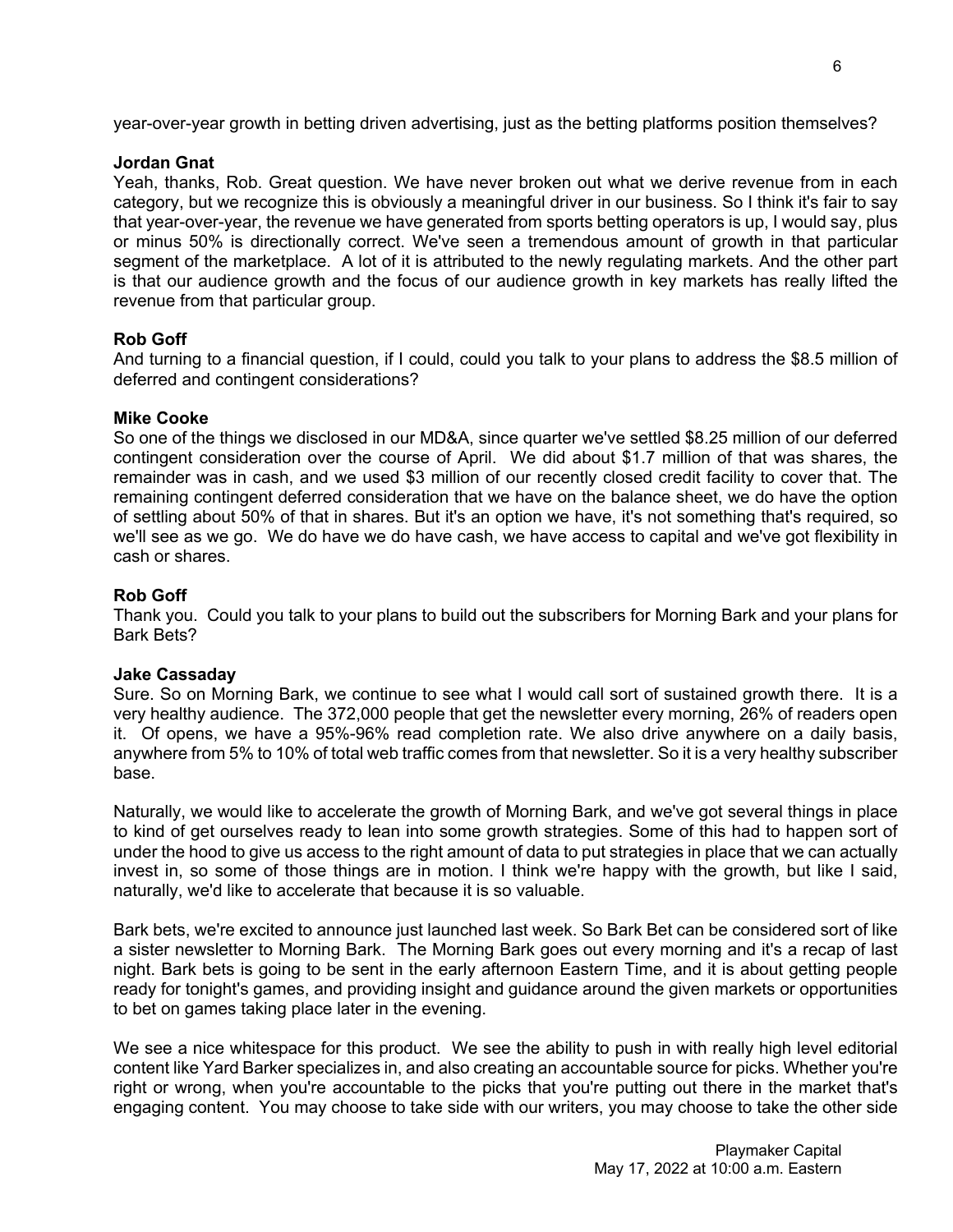We are just in the soft launch phase of Bark Bets. We have plans to leverage the install base that we have against our other newsletters, including Morning Bark, but also Quiz of the Day, which is another great newsletter that comes out from Yard Barker every day. So the growth plans are there. I wouldn't even say we're in the first innings, I think we're still in the parking lot, but we've got a great product and we're set to put a growth plan in place to get the subscriber base up on Bark Bets in the coming weeks here. That is a today, this week, next week priority. We're just in the launch phase.

# **Rob Golf**

Okay, and you did mention I think it was a 50% yield gain where you migrated traffic onto the bench. Could you address that? And was that fully within the quarter or was that it ramped up exiting the quarter to that level?

# **Jake Cassaday**

That is just referring to the months of January, February and March of '22 comparing the revenue per 1000 sessions compared to January, February and March 2021. So taking apples to apples and looking at our ability to generate revenue off the same base of sessions, that's where we're seeing that significant increase in monetization.

# **Rob Goff**

Thank you.

# **Jake Cassaday**

You're welcome.

# **Jordan Gnat**

Thanks, Rob.

# **Operator**

The next question will come from Nicholas Cortellucci with M. Partners. Please go ahead.

# **Nicholas Cortellucci**

Good morning, gentlemen. Congrats on another great quarter. I wanted to ask you guys about the M&A. So, where are you guys seeing the next dollar of M&A deployed? Are you guys thinking of doubling down on Latin America or expanding more into the US, kind of like what we saw what the sports are up?

# **Jordan Gnat**

I think the answer is we certainly have areas we would love to be able to lean into. Audience in the US is for sure the most valuable audience for us. We're also in the Canadian market with sports betting operators, in the Ontario market in particular, looking for more places to engage with audience. Obviously, finding more content in Canada would be good. And I look at LatAm, it would be country specific. Probably Mexico is the one country in LatAm where we would lean into looking for additional assets. It's the third largest country in the Americas. So we already have our US focus, we have our Brazilian focus. Mexico being north of 100 million people and being so adjacent to the US, focus on US sports as much as soccer, but they're very big into NFL as well.

And also when you take a look at the new League Cup coming from MLS which is going to be a new soccer tournament similar to what you have as the Euros, which will start taking place next summer, that relationship across the boundaries between Canada, US and Mexico. And then thinking about World '26 is going to grow. So I would say those three audiences are the places that we would look to acquire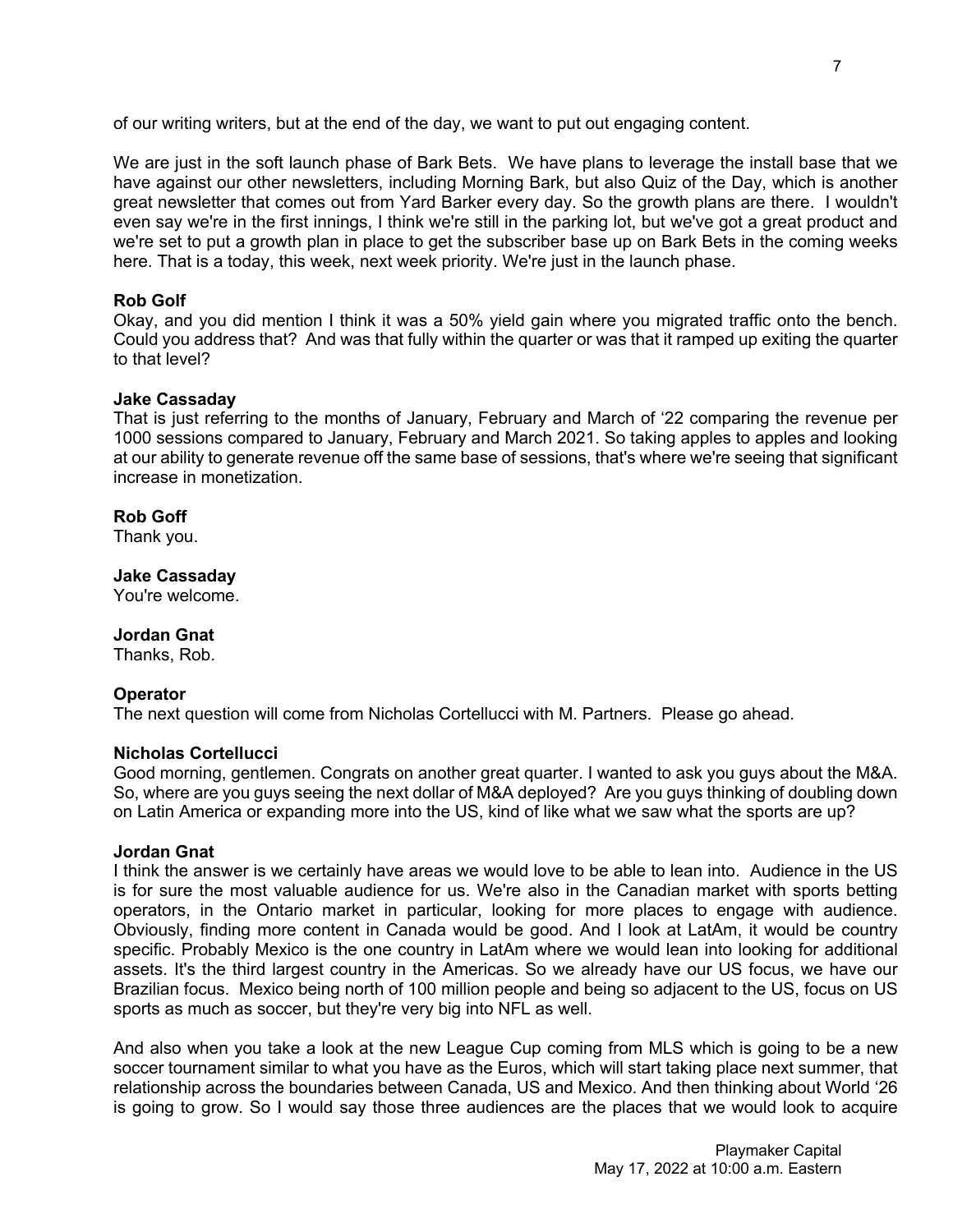## audience.

In terms of category, as I mentioned on the call, audio is something that we want to lean into a little bit more. We certainly have a very strong podcast network today, but we're listening to our customers, our customers being advertisers. And advertisers are asking us, do you have more audio? We love what you're delivering. Do you have more? And, when you take a look at the growth of spending audio, it's something that the people who listen to that have very, very high engagement rates, and advertisers are willing to pay premiums for it. So if we can acquire strong audio partnerships or audio talent or audio podcasts as they exist today, then those are going to be things that we know tied to our network, we can create some great value out of.

## **Nicholas Cortellucci**

Right. Okay, that makes sense. And then, what are you guys seeing in some of these newly launched regions like Ontario and Argentina in terms of viewership and monetization?

## **Jordan Gnat**

I think from what we're seeing in terms of engagement, we're seeing audience engagement go up. Right? That's the most important first metric in anything, is first you got to see the people come, and then the dollars follow. And so we're certainly seeing those metrics trending in all of the right directions. It's why, as an example, why we're focusing so heavily on Brazil in the front end of this is to have that audience metric going up.

So we see engagement going up, and we think sports betting is a macro catalyst to sports engagement in general. I mentioned this on a panel a few months ago or so. When you think of the things that create engagement, and increase awareness of sport, sometimes it's not just the event itself, it's something that changes dramatically; a macro change. So I use the example of F1. F1, is the exact same car races in the exact same places that have been for 30-40 years. What changed to create F1 into this massive American/Canadian phenomenon? Really, the answer is drive to survive. It had nothing to do with F1. It was macro. Somebody changed something by creating this new engagement tool called Netflix Series that created an F1 engagement.

In the Superbowl last year, it was the second most watched Super Bowl in history. And arguably not the most engaged teams in the world. Nobody would call the Bengals and the Rams the darlings of America. Yet, they had the second most watched Super Bowl of all time. Why? Why was minutes watched in NFL up 18% year-over-year. And only reason change one year over the next, the only thing that changed – football is the exact same game, played the exact same weeks, with the exact same teams, exact same rules – all the change was sports betting. Sports betting creates engagement in general. People want to hear about it, they want to talk about it. They want to talk to their friends, and that's vernacular that they need to understand. People ask, who do you got? They ask, what are the odds?

So sports betting in general is going to continue to raise awareness of sports. We are the place you go to get your content on sports. And as long as we continue to focus on delivering authentic, strong content, we'll continue to build our audience and ultimately that delivers us revenue.

### **Nicholas Cortellucci**

Absolutely. Okay. Yeah, that sounds good. Thanks for the time. Those are all my questions.

**Jordan Gnat** Thanks, Nick.

**Jake Cassaday**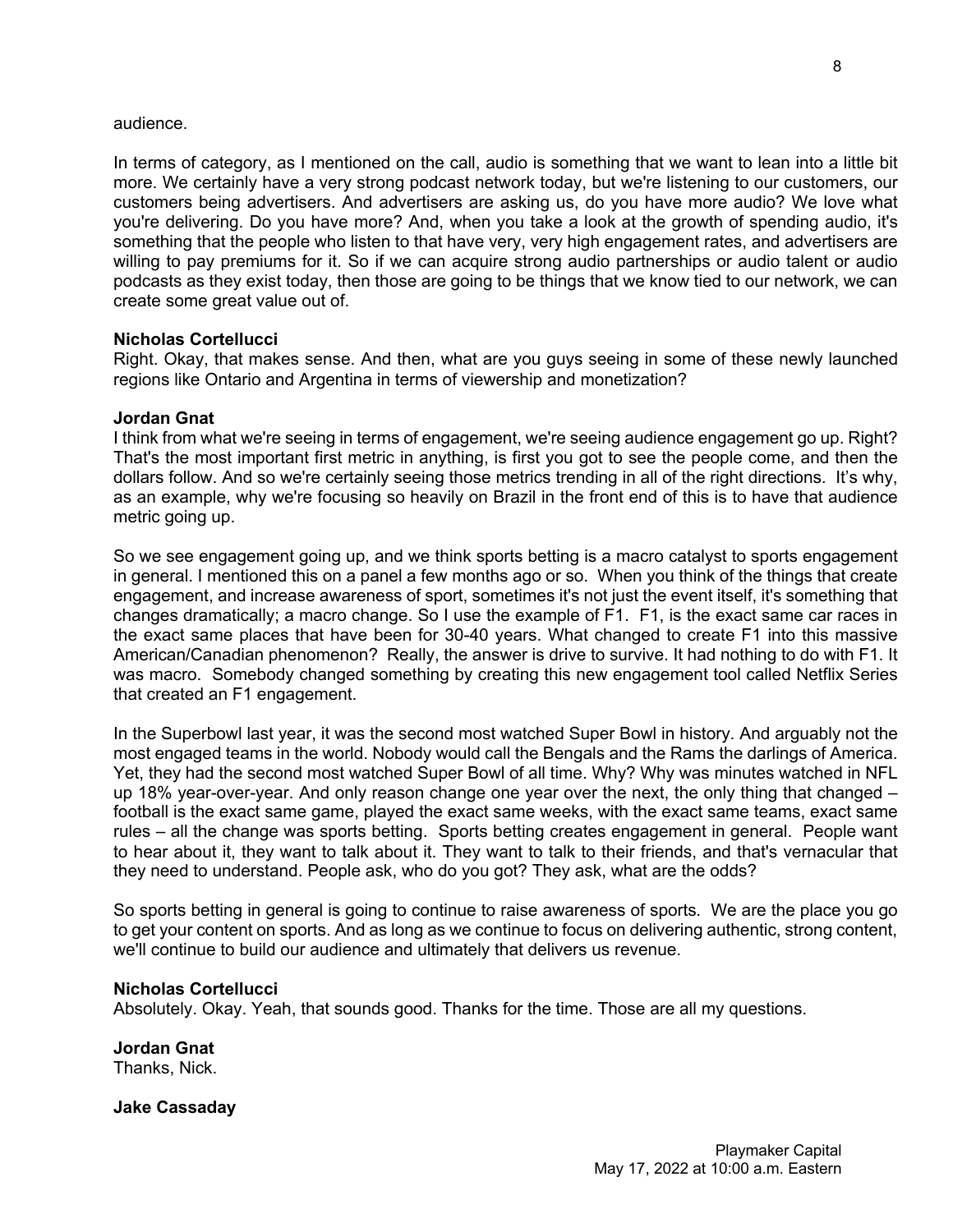That's great. Thanks, Nick. Appreciate it.

### **Operator**

Again, if you have a question, please press star then one.

The next question will come from Gianluca Tucci with Haywood Securities. Please go ahead.

## **Gianluca Tucci**

Morning guys. Some technical difficulties. How are you?

# **Jordan Gnat**

Oh, good. You get to a new place, you got to learn how to use a new phone.

# **Gianluca Tucci**

That's right. So congrats on the quarter. I have a bit of a higher level question. So in terms of discussions into all the different customers and partners that you guys have, how are they positioning their ad budgets for the coming quarters given that the World Cup is in Q4?

### **Jordan Gnat**

We have not seen any change with advertisers right now. Nobody's sitting on their wallets. They're all out continuing to do what it is that they have been planning to do. Q4 for us is obviously going to be a big quarter. World Cup is huge. As we talked about affiliate, we'll have our affiliate positioning up and running. And, we just believe that with that many more states, you're going have an entire year of New York, entire year of Ohio, Maryland coming on, you have Ontario dipping into for the first time – Ontario just came on line in April – so now all of a sudden, you have a full year of awareness with Ontario. So we just think that there's going to continue to be a stability in that market.

World Cup is an inflection. That's one of those where something big just happens. And historically, football sites being the biggest beneficiary of World Cup from just an advertising jump perspective, every time there's been a World Cup, and you look back at football sites historically, it's been a level up. The business has just increased to a new level, and then continues to grow from there. So yeah, we certainly see that happening all through the balance of the year.

## **Jake Cassaday**

But yeah, as Jordan said, Q4 is always our biggest quarter. You know, it's just as advertisers are looking to engage users, heading into Black Friday, Christmas, it's just standard in our business. With World Cup, though, there's definitely an elevation and with our integrated sales teams, both in North America and across Latin America, we are in front of groups selling packages relating to World Cup. I mean, it's obviously a huge opportunity and we are uniquely positioned to capitalize on it with such a significant base of audience that is actually reading about soccer every day on our property. So we're actively ensuring we're here to capitalize on Q4.

## **Gianluca Tucci**

Okay, that's encouraging. Thanks for that. And then just on M&A, in terms of the valuations out there in the private space, have they kind of come down in sync with how the public equities have been trading? Or are operators still kind of like sticky in terms of their price ranges that they're asking?

### **Jake Cassaday**

We're starting to see in sort of relatively small data. I think it always trends similarly though. If you look at historical patterns that private market valuations will lag when you see a downturn in the public markets, or an upturn for that matter. So we are starting to see a little bit of correction, I think that the companies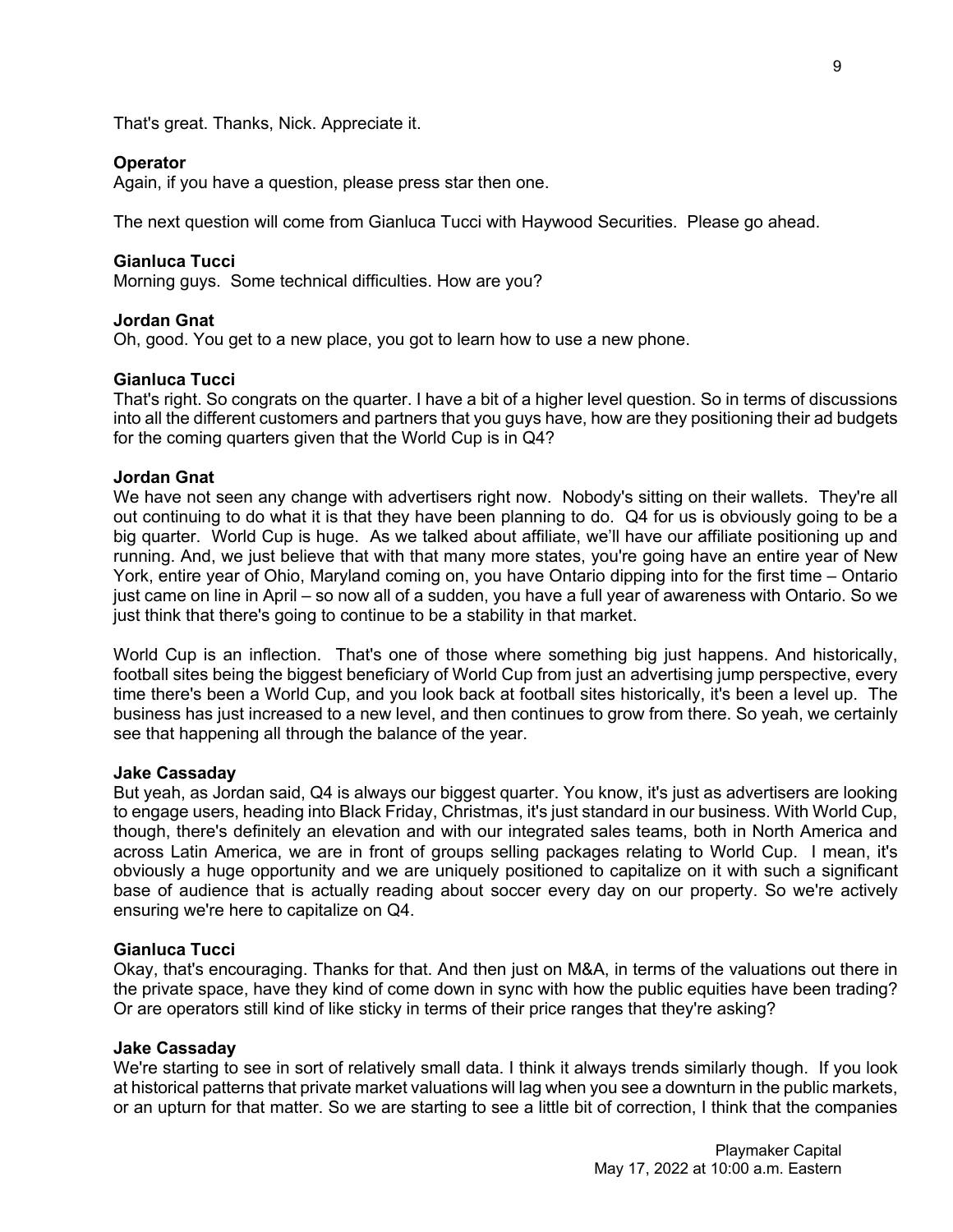that were erring on the side of growth at the expense of profit, we're starting to see a little bit of a correction there. The companies that are profitable and have really strong unit economics are actually going to be favored in the economy that we're in right now. So I think you're going see both actually an increase in some certain valuations for companies that really have profitability figured out like we do, but also for some of the companies that we're looking at, but we're certainly seeing a correction on the businesses that had higher burn rate than ones that we would be comfortable with.

And I think we're starting to see public companies reporting on their private holdings and that typically starts to send a bit of a crash in private markets, because eventually these valuations need to be written down in public markets. So it's small data, and it's early in the cycle. But I think, again, tracking historical patterns, we expect to see a bit of a correction on the private side.

# **Gianluca Tucci**

Okay, that sounds great. And I guess just lastly from us here, in terms of podcasts, and it sounds like that could be an area of growth for Playmaker, talk to me a bit about the decision to kind of proceed deeper in that particular part of the advertising market. And in terms of all of like your customer base, is it an easier, I guess, cross sell to kind of have all of the people on the platform switch over or to like download the app and is there any cost involved with that, investments?

# **Jake Cassaday**

So I think the rationale for being excited about digital audio is a few different things. So for one, we have a podcast network today that includes 12 podcasts. We've been seeing the growth, we've been seeing the interest from advertisers wanting to access that group. So we've just had firsthand data that says, hey, this is something that we want to continue to invest in.

We're also looking at a lot of macro trends. We point to some of this data in our recent Q1 deck that we just posted, that advertising share for digital audio is increasing. Big reason for this. I mean, for one, in the pandemic, we saw a significant increase in digital audio consumption and similar to have Jordan explain how our audience levels up in a World Cup here, I think what you saw is just a lot of increased awareness and adoption of podcasts and a stabilization that happened post COVID. Now with people back in commutes, and back in grocery stores, opportunities for them to passively engage with audio, we're seeing some really high engagement rates across the entire digital audio asset base.

And then, we just see, again, from an advertising perspective, there's such amazing affinity for brands within digital audio. If you're a podcast listener, if you listen to podcasts that are lifestyle or sports, I'm sure you've heard Zip Recruiter, I'm sure you've heard of a few brands that get put in front of you every single time you launch a podcast. And when those ads are read by talent, they feel very authentic. And you know, we're seeing data that suggests that the awareness that you can drive through podcast is very significant and it's allowing us to generate premium CPMs on our product on our products. So again, something that if we can scale, we think we can get our own fair share of the growth of this market and do it in a very strategic way based on the base that we already have in place.

# **Gianluca Tucci**

Okay, that sounds great, guys. Thank you very much.

# **Operator**

Again, if you have a question, please press star then one.

# **CONCLUSION**

# **Operator**